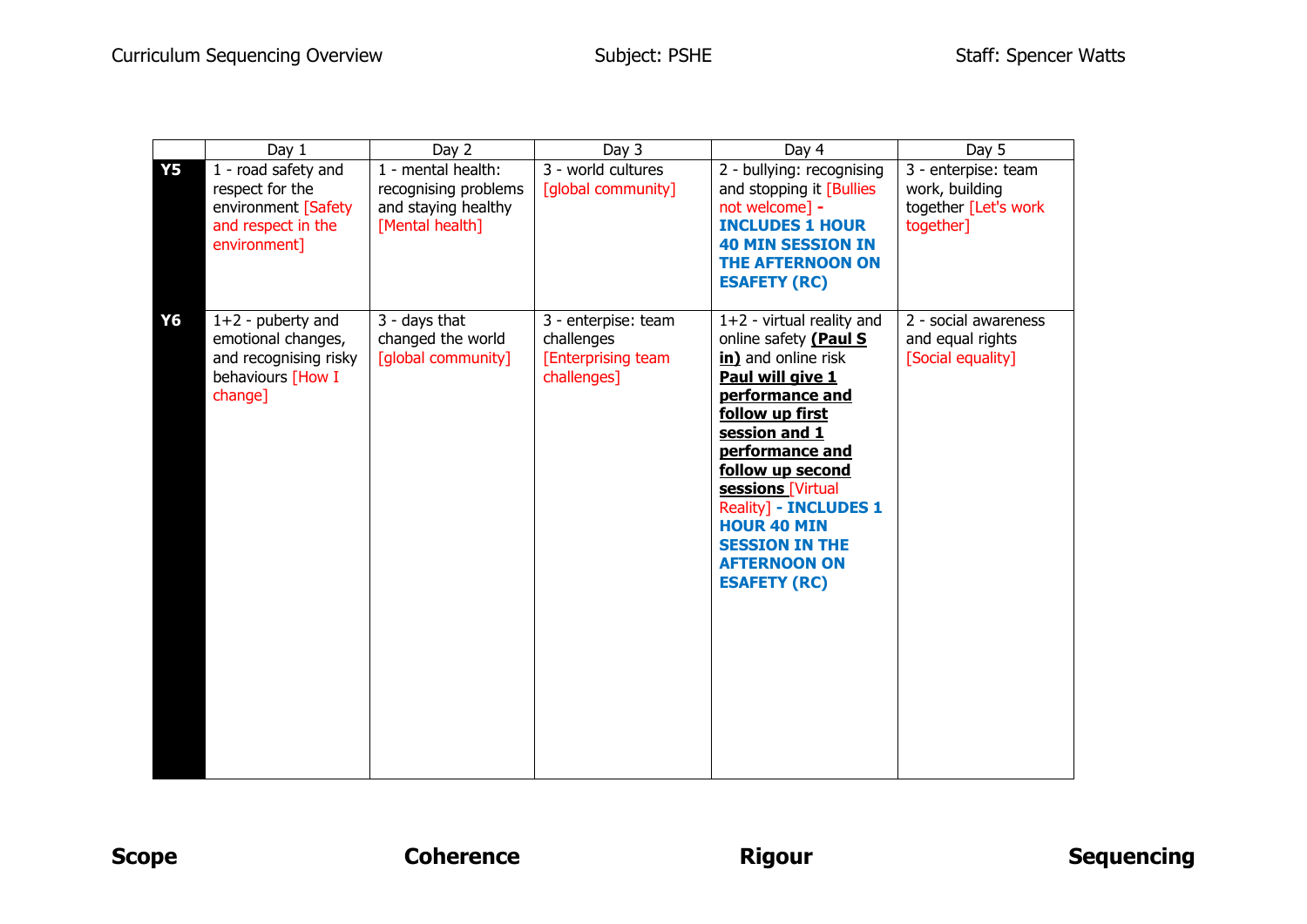| <b>Y7</b> | 3 - diversity, racism<br>and responding to<br>positive and negative<br>relationships<br><b>[Celebrating</b><br>diversity] | 1 - Mental Health<br>[keeping myself fit<br>and healthy] -<br><b>INCLUDES 1 HOUR</b><br><b>40 MIN SESSION</b><br>IN THE<br><b>AFTERNOON ON</b><br><b>ESAFETY (RC)</b>              | 3 - rights and<br>responsibilities -<br>[Having my say]                                                                                                                                                                                                                                                      | 2 - global community -<br>differences and<br>similarities [It's a small<br>world] | 1 - time in a bottle:<br>alcohol and healthy<br>lifestyles (Paul S in)<br>and emergency: risk<br>management, first aid<br>and healthy diet<br>Paul will give 1<br>performance and 1<br>workshop in session<br>1, and 1<br>performance and 1<br>workshop in session<br>2 (ie class split in 2<br>for these sessions)<br>[Time in a bottle and<br>staying healthy] |
|-----------|---------------------------------------------------------------------------------------------------------------------------|------------------------------------------------------------------------------------------------------------------------------------------------------------------------------------|--------------------------------------------------------------------------------------------------------------------------------------------------------------------------------------------------------------------------------------------------------------------------------------------------------------|-----------------------------------------------------------------------------------|------------------------------------------------------------------------------------------------------------------------------------------------------------------------------------------------------------------------------------------------------------------------------------------------------------------------------------------------------------------|
| <b>Y8</b> | 2 - managing change<br>and your own<br>identity [Changes<br>and identity]                                                 | 3 - it's the law! [how<br>do we pass laws and<br>why do we have<br>them] - INCLUDES<br><b>1 HOUR 40 MIN</b><br><b>SESSION IN THE</b><br><b>AFTERNOON ON</b><br><b>ESAFETY (RC)</b> | $1 + 2$ - what's love got<br>to do with it? Sex and<br>relationships and STIs<br>(Paul S in)<br>Paul will give 1<br>performance and 1<br>workshop in session<br>1, and 1<br>performance and 1<br>workshop in session<br>2 (ie class split in 2<br>for these sessions)<br>[What's love got to do<br>with it?] | 1 - drugs education<br>[Drugs education]                                          | 3 - personal finance<br>and managing money<br>and enterprise<br>[Looking after my<br>finances]                                                                                                                                                                                                                                                                   |

1 = core theme - health and wellbeing, 2 = core theme - relationships, 3 = core theme - living in a wider world